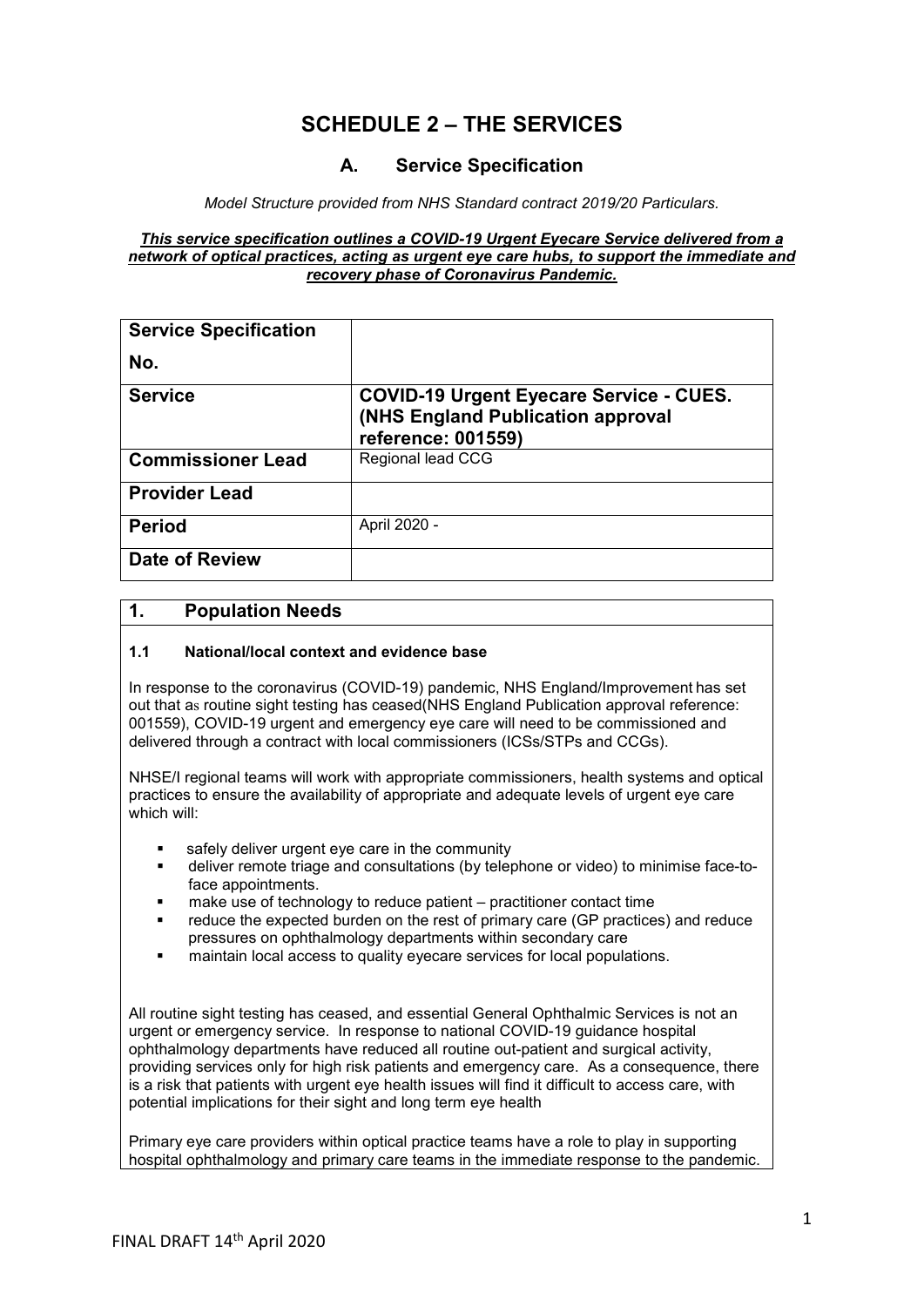There is evidence at a regional and local level that where  Minor Eye Conditions services are already commissioned by CCGs, services are being changed to support the delivery of urgent eye care from optical practices. For clarification,Covid-19 Urgent Eye Care Service (CUES) is not a  Minor Eye Conditions Service (MECS).

In order to support CCG areas where no contracts exist with optical practices, and to ensure equitable provision, urgent eye care service should be established where possible across an ICS/STP footprint (rather than at CCG level) in England, to manage presenting patients for which essential GOS is inappropriate (NHS England Publication approval reference: 001559).

Through a network of optical practices, and utilisation of technology, patients will be able to gain prompt access to a remote consultation and, in most cases, a care plan for the patient to either self-manage their ocular condition (with access to appropriate topical medications where appropriate), be managed by their optometrist with advice, guidance and remote prescribing as necessary by hospital eye service or be appropriately referred to ophthalmology services.

This will reduce the burden on patients physically visiting GP surgeries, pharmacies and secondary care facilities. The use of technology will allow virtual consultations allowing many people to receive their consultation from their home.

It will also help to both support the public health agenda (to stay at home), whilst ensuring that patients who are in the high-risk vulnerable category, or patients who are self-isolating can access urgent and emergency eyecare appointments appropriately.

The service specification outlines a COVID-19 urgent eye care service (referred to hereafter as the Service) delivered from optical practices. It was developed by NHS England, LOCSU and the Clinical Council for Eye Health Commissioning.

## **2. Outcomes**

## **2.1 NHS Outcomes Framework Domains & Indicators**

| Domain 1 | Preventing people from dying prematurely                                                      | X |
|----------|-----------------------------------------------------------------------------------------------|---|
| Domain 2 | Enhancing quality of life for people with long-term<br>conditions                             |   |
| Domain 3 | Helping people to recover from episodes of ill-health or<br>following injury                  | X |
| Domain 4 | Ensuring people have a positive experience of care                                            | X |
| Domain 5 | Treating and caring for people in safe environment and<br>protecting them from avoidable harm | X |

#### **2.2 Local defined outcomes**

The expected benefits of the Service include: 

• Reduction in the number of ophthalmology attendances (an essential outcome in response to the COVID-19 due to limited staff and numbers of clinicians redeployed to assist patients requiring critical care.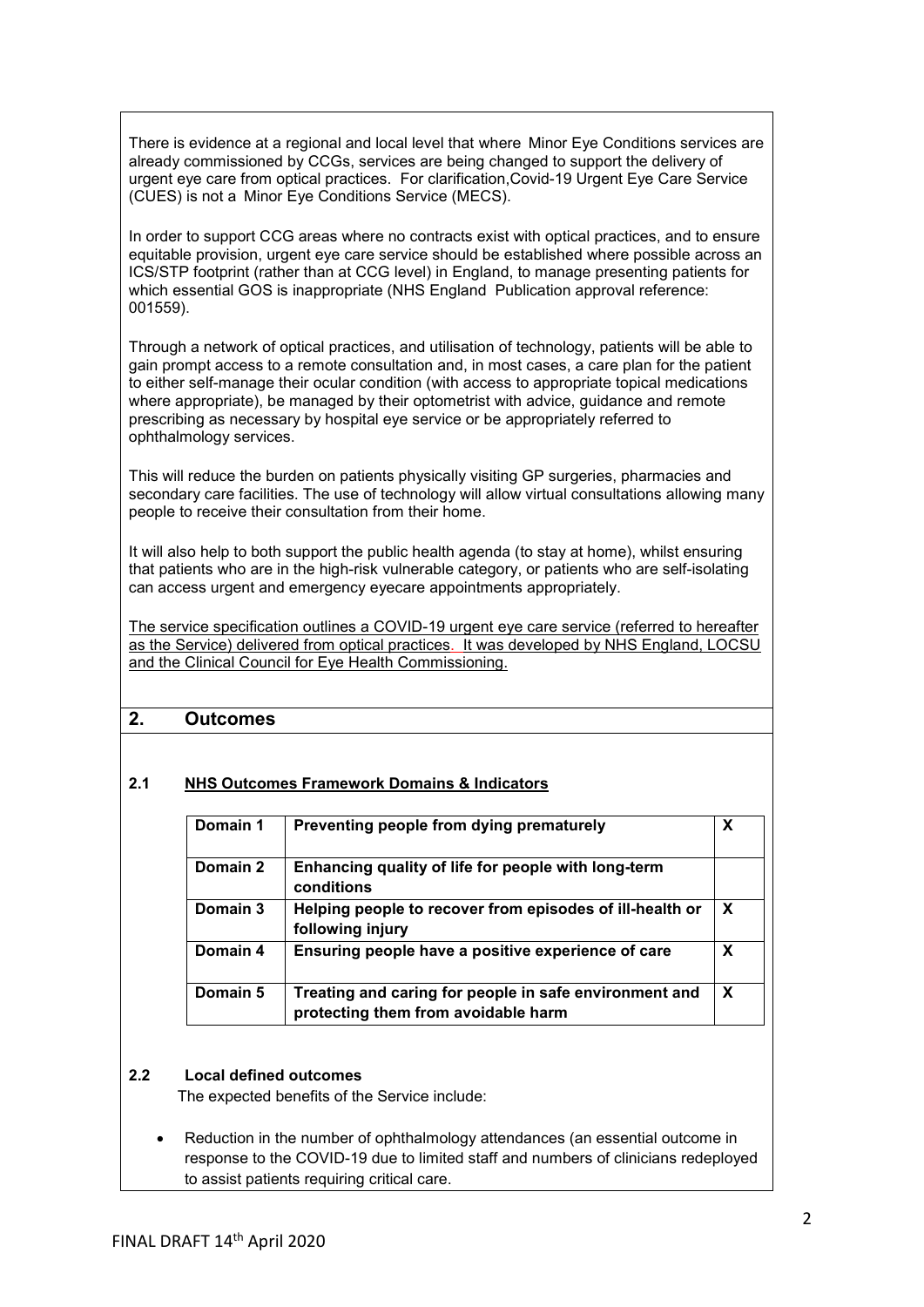- Reduction in the number of eye-related GP appointments
- Release hospital workforce for more complex ophthalmic care and potential for front-line COVID-19 response
- Reduce coronavirus infection risk by minimising patient travel and patient practitioner contact time
- Provide a rapid, safe access, high quality service for patients
- Reduce the total number of patient face to face appointments
- Improve the quality of referrals and referral pathway
- Care closer to home and in a lower risk setting
- Direction to self-care; e.g. patient leaflets, websites, online symptom checker
- Improve quality of life
- Provide accurate data about outcomes and patient satisfaction across multiple providers
- Provide outcome data to providers to enable quality improvement

# **3. Scope**

## **3.1 Aims and objectives of service**

The primary aim of the Service is to ensure people can access urgent eyecare within primary care, utilising the established trained workforce in optical practices.

This is essential to reduce demand on primary care including general practice and pharmacy, and the pressures on the hospital eye services during the coronavirus (Covid-19) pandemic, and inform the requirements for service development for the recovery phase that will follow

The service objectives are to:

- Deliver a COVID-19 urgent eye care service to people, from optical practices, acting as urgent eye care hubs, in the community as set out in NHS England Publication approval reference: 001559.
- Improve access to local timely care for patients with urgent ocular presentations, reducing the need to travel to the hospital
- Identify at risk and confirmed people with COVID-19 and, where patient needs aren't met by remote consultation within the service, refer to appropriate services with advice on restrictions to access.
- Deliver clinical triage, assessment, treatment and advice by telephone or video to reduce the need for face-to-face contact, where appropriate, avoiding the need for many patients to leave their home.
- Provide face to face consultations where required in some optical practices,
- Apply appropriate social distancing and infection control measures where a face-toface consultation is required.
- Facilitate urgent and emergency eye referrals, where necessary, following local referral protocols (Alerting where the patient reports symptoms of Covid-19, or is in an at-risk group)
- Ensure the knowledge and skills of the optical practice workforce (Optometrists, Dispensing Opticians and Contact lens Opticians) are utilised as primary health care providers.
- Provide an equivalent remote service to people who are house-bound or shielding during the period of COVID-19.
- Provide access to specialist ophthalmic advice and guidance and remote prescribing when required to support practitioner clinical decision making and treatment.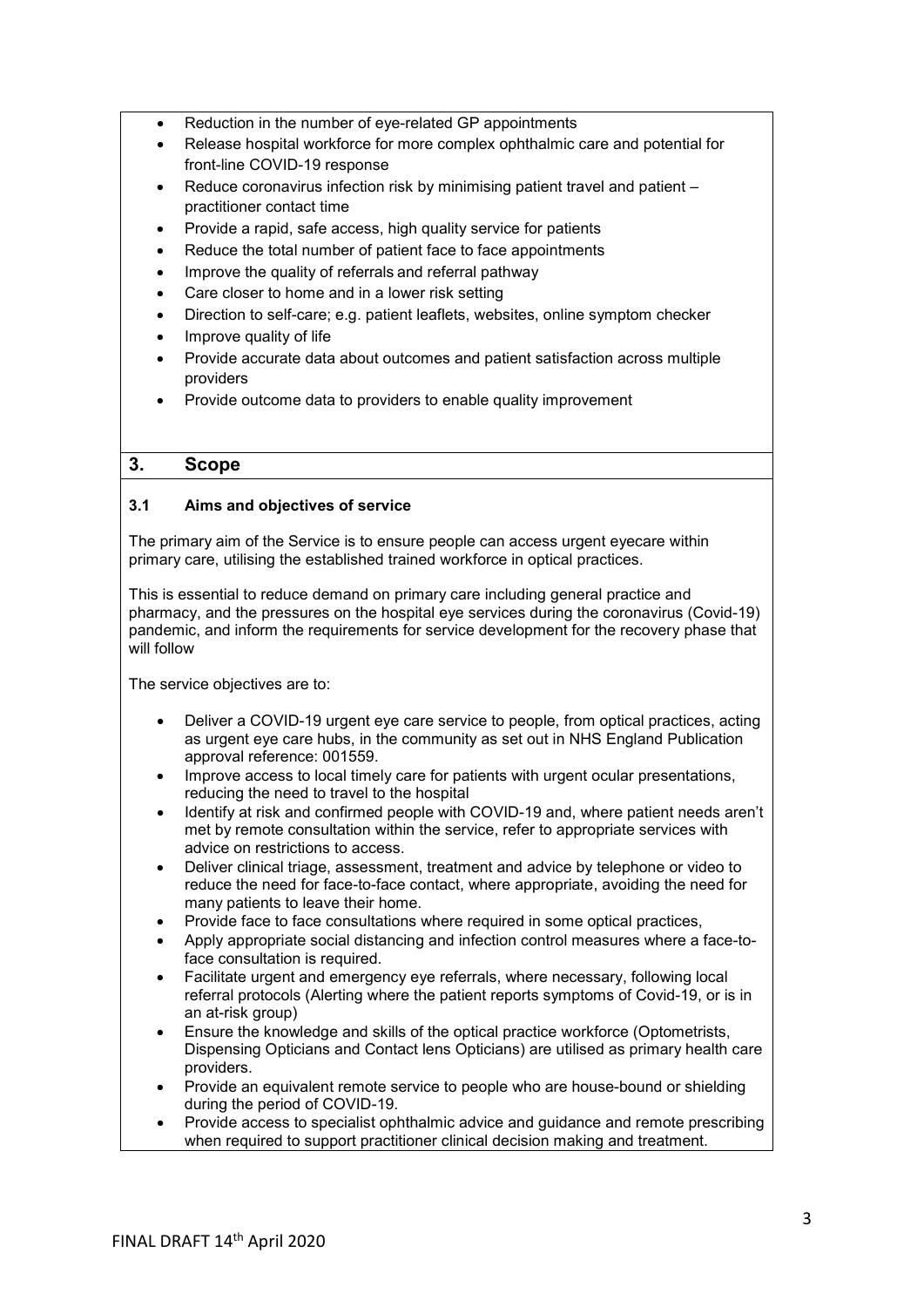- Support compliance with COVID-19 control measures and follow best practice PPE guidance relating to infection control (Service policies and protocols will be regularly updated in line with national Public Health England (PHE) guidance )
- Consider a single point of access (SPoA) when required to ensure patients are directed to the most suitable care setting/service with the appropriate level of urgency.

## **3.2 Service description/care pathway**

The Service will provide initial contact, telephone triage, remote consultations and where necessary face to face assessments and management of recent onset symptomatic or urgent ocular presentations.

The Service will maintain a minimum number of face to face patient interactions by:

- adopting remote consultation by the most appropriate clinician
- triage to the most appropriate clinician if a face to face appointment is necessary
- optimising each consultation with ophthalmologist, or optometrist with independent prescribing advice & guidance, where appropriate.

**Initial telephone contact and access to clinical triage** – access to the Service is restricted to telephone booking only, to:

- identify people with Covid-19 symptoms, at risk /self-isolating people to signpost to appropriate services.
- offer telephone/ video consultation and selfcare advice or provide signed orders remotely, where appropriate
- offer face to face appointments with optometrist following telephone/video consultations for those who are presenting with urgent and higher risk symptoms (observing PPE guidance and social distancing advice)
- Signpost to emergency services, as appropriate.

**Urgent Eye Care** – see *Patient Pathway and Service Risk Stratification, Conditions and Pathway* documents. The Service might typically include people presenting with a red or painful eye, foreign body, sudden change in vision, or flashes and floaters which might suggest retinal detachment, who would otherwise present to general practice, hospital services and A&E.

Patients can self-present (by telephone) or be referred / redirected from other services for clinical assessment and management.

- The Service will utilise current clinical capability within optical practice
- Should a local optical practice be closed, a recorded telephone message will redirect the caller to the nearest optical practice, acting as an urgent eyecare hub.
- By accepting redirected referrals from the Hospital Eye Service for assessment / continued care
- The Service will recognise that where available, optometrists with higher qualifications (independent prescribing and higher qualifications from the College of Optometrists e.g. glaucoma qualifications) will be able to manage a broader scope of eye conditions, initiate treatment and deliver care as necessary, as well as supporting other practitioners with advice and guidance as required.
- Optometrists without higher qualifications can be supported in decision making and providing treatment through advice, guidance and remote prescribing from the hospital eye service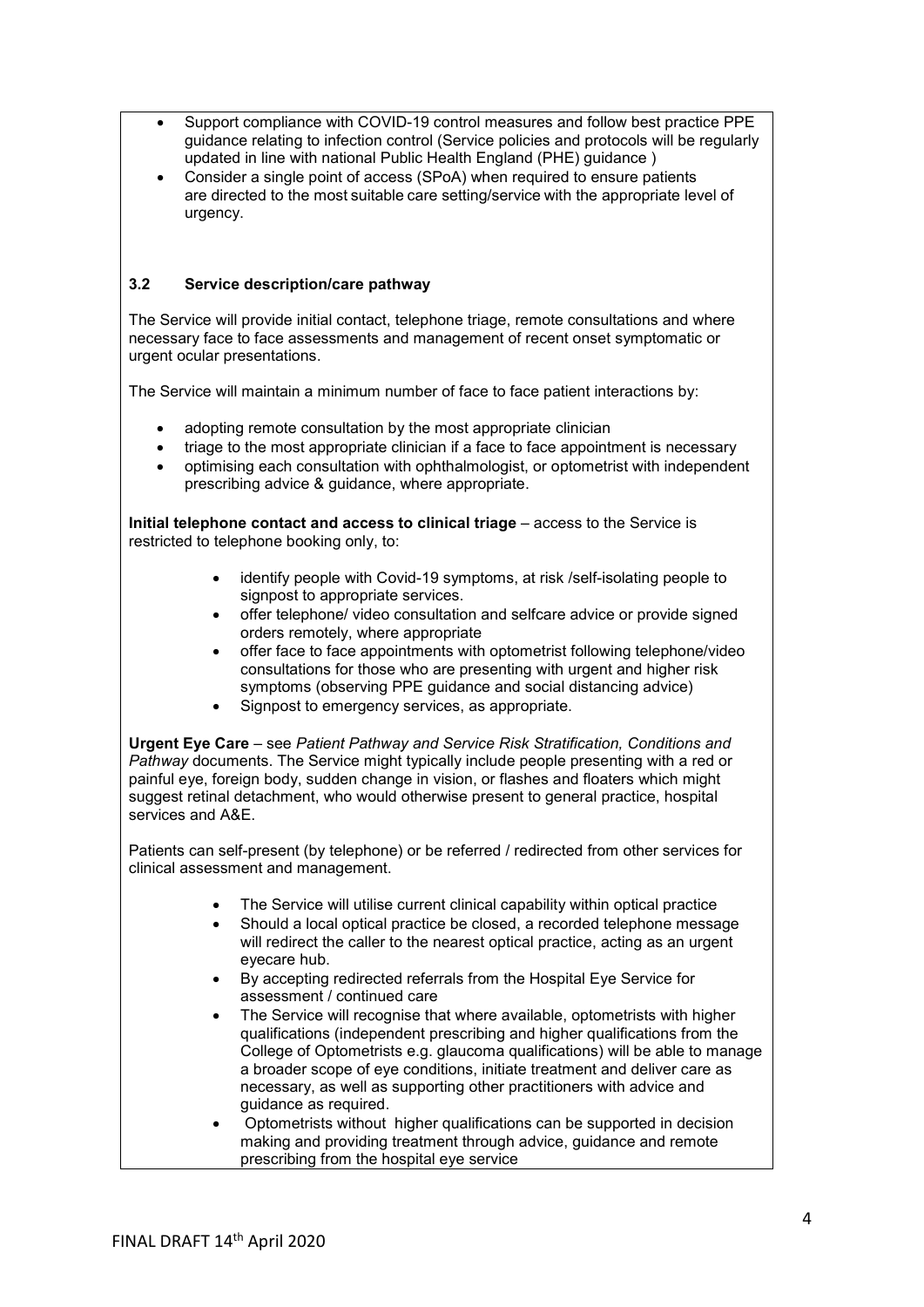• It is accepted that in many areas, referrals to ophthalmology may require clinical discussion first (or by email if not urgent) with an ophthalmologist to explore alternative management options thereby reducing the need to attend hospital, provide additional advice and guidance, determine the appropriate timing for attendance or agree a collaborative approach for patient management.

#### **Implementation**

**The main priority is to address the need for the rapid commissioning, and implementation of, an accessible urgent eye care service in areas without an existing CCG commissioned primary eye care pathway for the duration of the coronavirus (COVID-19) pandemic as outlined in NHS England Publication approval reference: 001559.** 

The Service should be commissioned as a minimum on an ICS/STP footprint using existing commissioning relationships and mechanisms. Where appropriate, larger regional groupings may wish to commission at a larger scale. In health communities where a prime provider is already involved in the delivery of locally commissioned optometric services, commissioners should expect to continue using this mechanism to deliver and manage the CUES service. Commissioners without such relationships should consider their use to deliver the CUES service.

Across England, many CCGs hold primary eye care service contracts for the delivery of Minor Eye Conditions (MECS). Some CCGs and primary eye care services have already agreed amended service delivery specifications to use the skills of primary eye care practitioners to triage, manage and prioritise patients presenting with an urgent eye condition. This Service specification is not intended to interfere with locally agreed arrangements to manage the COVID-19 pandemic, where they are working well. However, the patient pathway, and the risk stratification / service pathway may serve as a guide to optimise existing services to the standards laid out in the service specification.

### **Clinical leadership**

Any service requires clinical leadership in enabling and assuring the delivery of high-quality care. The Service will therefore provide effective clinical leadership using the principles of multidisciplinary and organisational collaboration, training, clinical governance and clinical audit.

A locally based clinical lead optometrist will oversee the implementation and performance management of the Service, and will work in partnership with the Trust clinical lead ophthalmologist to agree local pathways; revisions to local ophthalmology triage guidelines, joint care protocols and support responsive service co-developments, as required.

### **Service innovation and development**

Emergent pandemics are times of high uncertainty, the commissioners and service provider and local ophthalmology department will need to work collaboratively to adapt and develop the service to best meet the immediate and intermediate needs of the local health care system, for the duration of the pandemic.

Working in an integrated way with local ophthalmology teams the Service has the potential to provide a basis for offering further support during the recovery of routine hospital eye services:

For discussion, the following could include (but should not be limited to):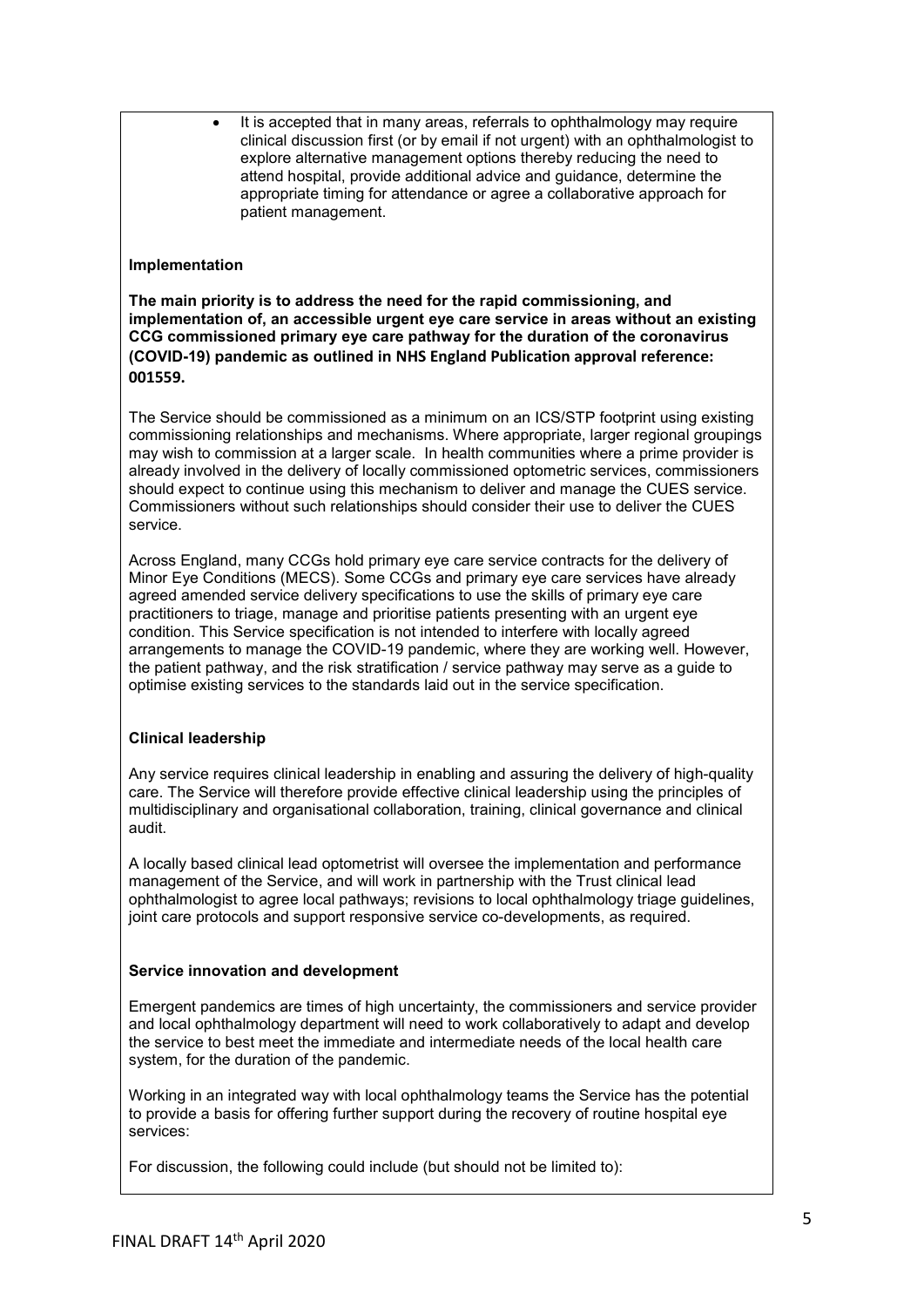| Ophthalmology (or single point of) advice and guidance (may not be available<br>$\bullet$<br>from service implementation). A dedicated advice & guidance phone line with rapid<br>access to senior clinician/decision maker and prescriber would support collaborative<br>management.<br><b>Single Point of Access – to support signposting / transfer of patients between</b><br>$\bullet$<br>secondary and primary care - this could include redirected referrals following triage<br>by HES urgent care / A&E.<br>Post-operative care - delivered from optical practice following a hospital-initiated<br>$\bullet$<br>management plan<br>Support for ongoing HES follow up care - data gathering to support<br>$\bullet$<br>HES virtual assessments (visual acuity / IOP / wound healing / imaging / OCT)<br>Telemedicine could be explored to further develop the offer in optical practice.<br>$\bullet$<br>The detailed Service delivery model and supporting documents are provided in the<br>table below: |                                                       |  |
|--------------------------------------------------------------------------------------------------------------------------------------------------------------------------------------------------------------------------------------------------------------------------------------------------------------------------------------------------------------------------------------------------------------------------------------------------------------------------------------------------------------------------------------------------------------------------------------------------------------------------------------------------------------------------------------------------------------------------------------------------------------------------------------------------------------------------------------------------------------------------------------------------------------------------------------------------------------------------------------------------------------------|-------------------------------------------------------|--|
| <b>CUES: Urgent Eye Care Service - detailed</b><br>service delivery model                                                                                                                                                                                                                                                                                                                                                                                                                                                                                                                                                                                                                                                                                                                                                                                                                                                                                                                                          | <b>CUES Service</b><br>delivery pathway - u           |  |
| <b>CUES: Patient pathway</b>                                                                                                                                                                                                                                                                                                                                                                                                                                                                                                                                                                                                                                                                                                                                                                                                                                                                                                                                                                                       | <b>PDF</b><br>COVID-19 Urgent<br>Eyecare Services CUE |  |
| <b>CUES: Risk Stratification, Conditions and</b><br><b>Service Pathway Table</b>                                                                                                                                                                                                                                                                                                                                                                                                                                                                                                                                                                                                                                                                                                                                                                                                                                                                                                                                   | COVID-19 CUES<br><b>Risk Stratification Co</b>        |  |
| Formulary - an example                                                                                                                                                                                                                                                                                                                                                                                                                                                                                                                                                                                                                                                                                                                                                                                                                                                                                                                                                                                             | PDF<br>Formulary.pdf                                  |  |
| Written Order Form - an example                                                                                                                                                                                                                                                                                                                                                                                                                                                                                                                                                                                                                                                                                                                                                                                                                                                                                                                                                                                    | W<br>$-$<br>Written Order April<br>2019.docx          |  |
| <b>Single Point Of Access to</b><br>Advice (SPoA) Diagram - an example                                                                                                                                                                                                                                                                                                                                                                                                                                                                                                                                                                                                                                                                                                                                                                                                                                                                                                                                             | PDF<br>LOCSU Pathway<br>SPoA.pdf                      |  |

# **3.3 Population covered / geographic coverage/boundaries**

The Service will be accessible to all adult and child patients presenting with an urgent eye condition, although it is envisaged that the majority of users will be registered with a GP within the relevant ICS/STP boundary.

The Service will accommodate those who are not registered with any GP but are resident and eligible for NHS care e.g. members of travelling communities, homeless people.

## **3.4 Any acceptance and exclusion criteria and thresholds**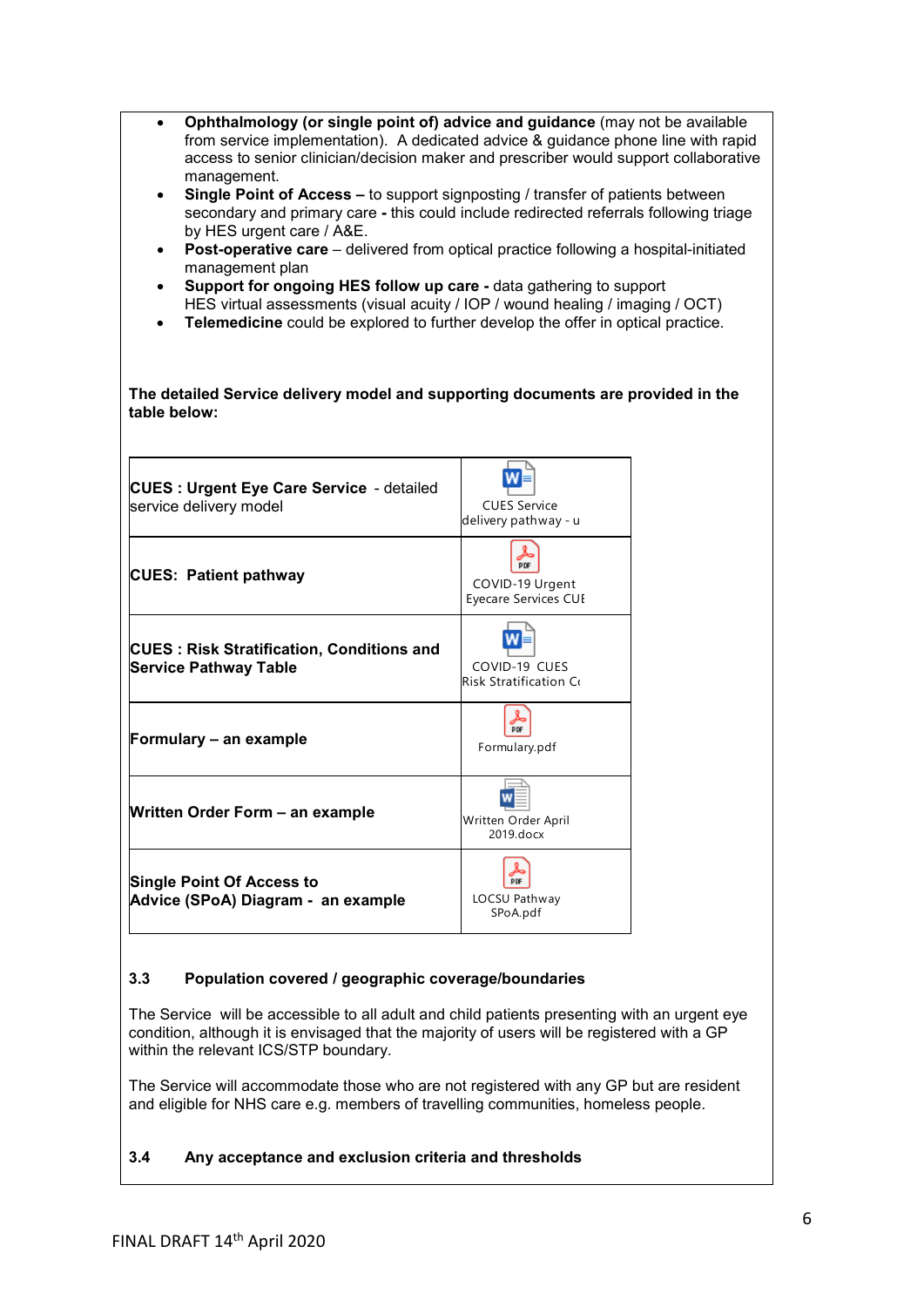Acceptance:

People self-presenting with an urgent eye condition requiring consultation (Closed door policies apply with telephone booking only)

Patients referred to the Service by another health care provider (e.g. GP or following hospital triage).

Exclusion:

People with a minor eye condition or long-term condition who already have an appropriate management plan.

People with an eyecare need that is best met within essential GOS services

Note - People identified with Covid-19 symptoms, confirmed Covid-19 infection or in one of the at-risk groups must be managed by remote consultation or referral, as they will not be offered a face-to-face consultation within the service.

### **3.5 Interdependence with other services/providers**

- Ophthalmology providers
- Local Optical Committees
- GPs and their practice staff
- Pharmacy practice staff
- Primary optical practice staff

**3.6. Data Protection** - All Providers are expected to maintain secure patient records, and when required, cooperate and securely share (e.g. NHS mail) information with others involved in a patients' clinical care, treatment and support while having regard to the patients' right to confidentiality.

**3.7**. **Registration** - Health professionals delivering services must be registered with the regulatory body (General Optical Council) as appropriate to their profession and must adhere to the professional standards and codes of practice set out by that body.

## **4. Applicable Service Standards**

- **4.1** Service Standards. The Provider will ensure all aspects of the service are delivered where applicable within:
	- NICE Guidelines
	- The College of Optometrists Guidance for Professional Practice <https://guidance.college-optometrists.org/home/>
	- The College of Optometrists Clinical Management Guidelines. [https://www.college](https://www.college-optometrists.org/guidance/clinical-management-guidelines.html)[optometrists.org/guidance/clinical-management-guidelines.html](https://www.college-optometrists.org/guidance/clinical-management-guidelines.html)
	- Local guidelines between optometrists and ophthalmology with a reasonably comprehensive list of conditions /urgency/setting for care (NB guidelines will need to be agreed for the service and not for each and every local Trust).
- **4.2** Governance: The provider will demonstrate that there are clear organisation governance systems and structures, with clear lines of accountability and responsibility. The provider will ensure clinical and corporate governance processes are in place to include:
	- Full recording of clinical notes
	- Incident reporting (jointly, where appropriate)
	- Infection control
	- Serious Incidents (SIs) reporting & investigation
	- Quality assurance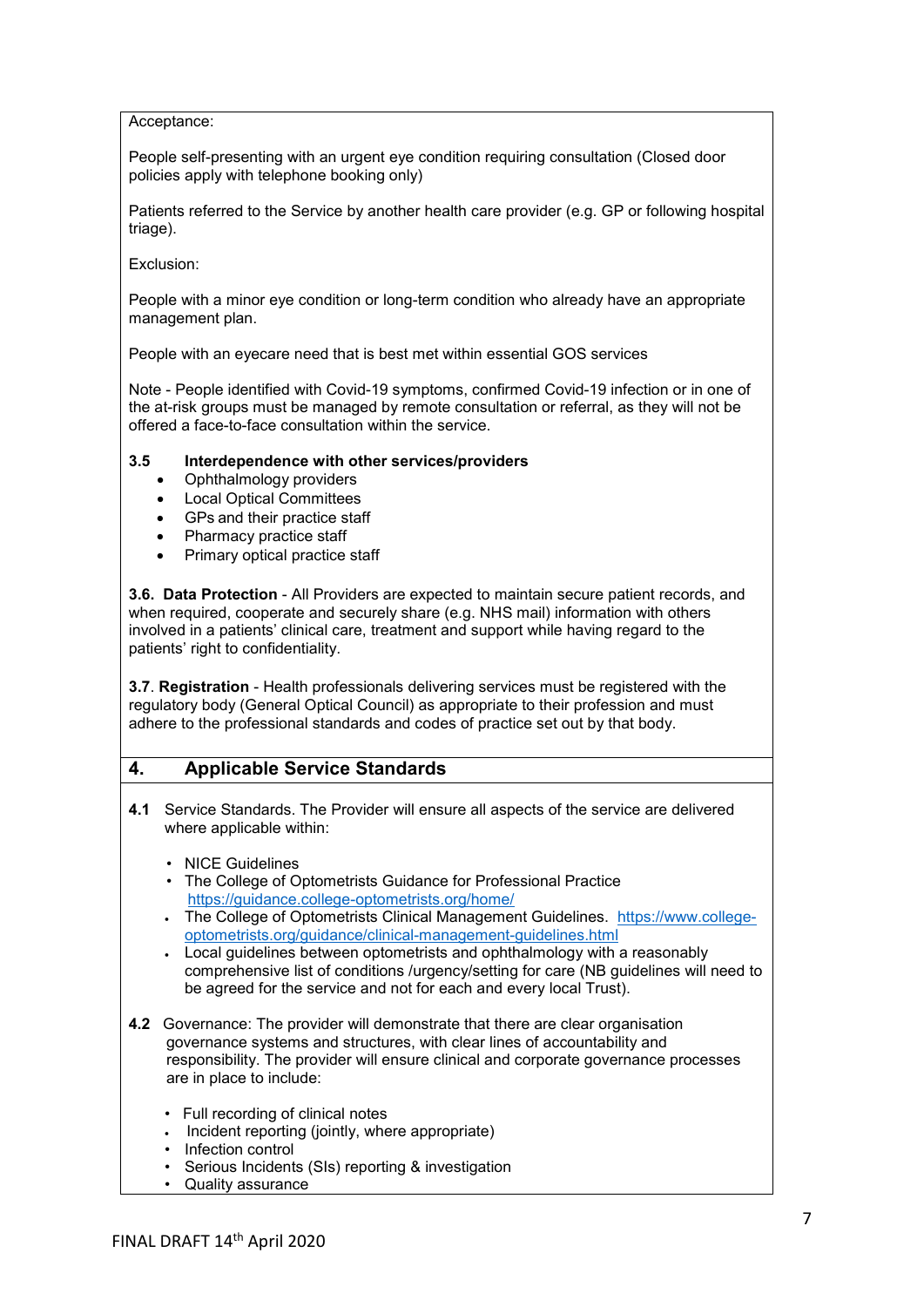- Patient confidentiality
- Clear policies to manage risk and procedures to identify and remedy poor professional performance
- Clear mechanisms for where joint reporting/management of incidents/complaints/SIs, clinical audit and learning shared across whole pathway including optometrists and HES (as rapid reporting and learning will be required for such a new and rapidly implemented service).
- Escalation routes are set out clearly with problems being solved as early as possible
- Communication and sharing information take place with all partners at the appropriate level
- **4.3** Leadership: There will be a locally based clinical lead optometrist for the Service who will support local implementation of the service pathway working closely with the Trust clinical lead ophthalmologist, as necessary. The clinical lead optometrist and the clinical lead ophthalmologist will also act as their respective service clinical governance leads. Working collaboratively across the system, as governance leads, they should review and recommend updates to the service specification, subject to CCG approval, in light of performance and clinical governance data and to manage safety issues detected after initial implementation. If there are multiple Trust clinical leads for ophthalmology, wherever practicable, one will act as the single lead ophthalmologist to liaise with the service clinical lead optometrist and facilitate interactions with, and support from, other Trust ophthalmology leads to any clinical details and clinical governance for the service.
- **4.4** Learning: Once the service is in place, there should be remote updates to provide a learning forum for all practitioners delivering urgent care. This could be organised by the clinical leads and delivered by senior /HQ/IP optometrists, local ophthalmologists via webinar. Provider to consider email groups or regular telecalls to support learning and anonymised case discussions, feedback learning on good practice, incidents etc.
- **4.5** Clinical Audit: Audit and performance measures to be agreed between optometric and ophthalmic leads and any other regional leads.

#### **Essential data collection**

- Numbers of patients seen, and in which type of care delivery
- Every clinical interaction and outcome must be recorded by optical practices
- Adherence to local clinical protocols
- Serious Incidents and incidents of inappropriate care
- Other audits as requested by the commissioner

#### **Retrospective audit**

- Number of patients diverted from HES because of alternative provision
- Total number of appointments by type (remote & face to face)
- Number of follow up appointments by type (remote & face to face)
- Number ofF2F in optical practice
- Audit of HES referrals received
- HES delays in treatment and impact on patient outcomes
- Overall patient experience/satisfaction

**4.6** Other applicable national standards

Clinical Council for Eye Health Commissioning (CCEHC) System and Assurance Framework for Eye-health (SAFE) – Emergency and Urgent Care. Published November 2018. [https://www.college-optometrists.org/uploads/assets/e827d379-9165-4656-](https://www.college-optometrists.org/uploads/assets/e827d379-9165-4656-9458c83b0e33da79/SAFE-Emergency-and-Urgent-Care.pdf) [9458c83b0e33da79/SAFE-Emergency-and-Urgent-Care.pdf](https://www.college-optometrists.org/uploads/assets/e827d379-9165-4656-9458c83b0e33da79/SAFE-Emergency-and-Urgent-Care.pdf)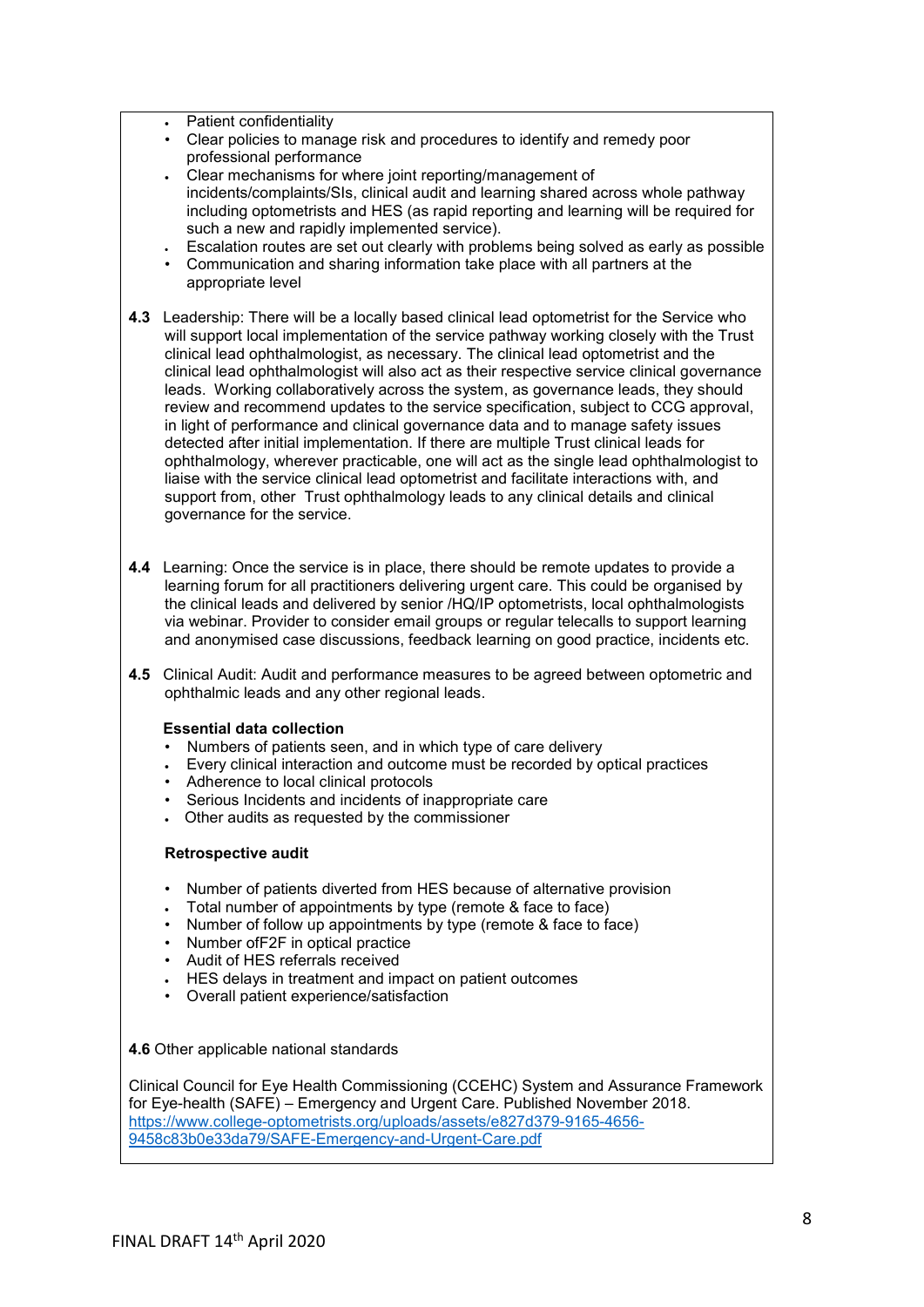NICE Guideline Age-related macular degeneration [NG82] published January 2018. https://www.nice.org.uk/guidance/ng82/evidence/full-guideline-pdf-170036251098

Royal College of Ophthalmologists, The Way Forward - Emergency Eye Care 2017. [https://www.rcophth.ac.uk/wp-content/uploads/2015/10/RCOphth-The-Way-Forward-](https://www.rcophth.ac.uk/wp-content/uploads/2015/10/RCOphth-The-Way-Forward-Emergency-Eye-Care-Summary-300117.pdf)[Emergency-Eye-Care-Summary-300117.pdf](https://www.rcophth.ac.uk/wp-content/uploads/2015/10/RCOphth-The-Way-Forward-Emergency-Eye-Care-Summary-300117.pdf)

Clinical Council for Eye Health Commissioning (CCEHC) SAFE: Quality Indicators for Commissioning. Published March 2018. [https://www.college](https://www.college-optometrists.org/uploads/assets/29af6c37-788f-490b-9a371d64146b84e1/SAFE-Quality-Indicators-for-Commissioning.pdf)[optometrists.org/uploads/assets/29af6c37-788f-490b-9a371d64146b84e1/SAFE-Quality-](https://www.college-optometrists.org/uploads/assets/29af6c37-788f-490b-9a371d64146b84e1/SAFE-Quality-Indicators-for-Commissioning.pdf)[Indicators-for-Commissioning.pdf](https://www.college-optometrists.org/uploads/assets/29af6c37-788f-490b-9a371d64146b84e1/SAFE-Quality-Indicators-for-Commissioning.pdf)

Clinical Council for Eye Health Commissioning - Primary Eye Care Framework (2018). [https://www.college-optometrists.org/uploads/assets/8a93d228-ac28-4e6e-](https://www.college-optometrists.org/uploads/assets/8a93d228-ac28-4e6e-98af94c62c0f8442/Primary-Eye-Care-Framework-for-first-contact-care.pdf)[98af94c62c0f8442/Primary-Eye-Care-Framework-for-first-contact-care.pdf](https://www.college-optometrists.org/uploads/assets/8a93d228-ac28-4e6e-98af94c62c0f8442/Primary-Eye-Care-Framework-for-first-contact-care.pdf)

## **4.7 COVID-19 guidance – ensure to check for updates.**

Guidance is subject to regular update, the following websites are regularly updated

- **NHS England:** A new guidance [webpage for primary care](https://www.england.nhs.uk/coronavirus/primary-care/) contains all COVID-19 resources for primary care, including the optical SOP.
- **UK Government:** [https://www.gov.uk/government/topical-events/coronavirus-covid-](https://www.gov.uk/government/topical-events/coronavirus-covid-19-uk-government-response)[19-uk-government-response](https://www.gov.uk/government/topical-events/coronavirus-covid-19-uk-government-response)
- **The College of Optometrists -** COVID guidance and updates for practice [https://www.college-optometrists.org/the-college/media-hub/news](https://www.college-optometrists.org/the-college/media-hub/news-listing/coronavirus2019-advice-for-optometrists.html)[listing/coronavirus2019-advice-for-optometrists.html](https://www.college-optometrists.org/the-college/media-hub/news-listing/coronavirus2019-advice-for-optometrists.html)
- **ABDO advice** to members can be found: <https://www.abdo.org.uk/coronavirus/>
- **RCOphth guidance -** COVID guidance COVID-19 clinical guidance for ophthalmologists (from a HES perspective**)**  [https://www.rcophth.ac.uk/2020/03/covid-19-update-and-resources-for](https://www.rcophth.ac.uk/2020/03/covid-19-update-and-resources-for-ophthalmologists/)[ophthalmologists/](https://www.rcophth.ac.uk/2020/03/covid-19-update-and-resources-for-ophthalmologists/)
- **Protecting Patients, Protecting Staff** : [https://www.rcophth.ac.uk/wp](https://www.rcophth.ac.uk/wp-content/uploads/2020/03/Protecting-Patients-Protecting-Staff-UPDATED-300320.pdf)[content/uploads/2020/03/Protecting-Patients-Protecting-Staff-UPDATED-](https://www.rcophth.ac.uk/wp-content/uploads/2020/03/Protecting-Patients-Protecting-Staff-UPDATED-300320.pdf)[300320.pdf](https://www.rcophth.ac.uk/wp-content/uploads/2020/03/Protecting-Patients-Protecting-Staff-UPDATED-300320.pdf)
- **Association of Optometrist guidance relating to COVID -19** <https://www.aop.org.uk/coronavirus-updates>

### **4.8 Applicable local standards**

Consider inclusion in the development of local referral protocols

## **5. Applicable quality requirements and CQUIN goals**

- **5.1 Applicable Quality Requirements (See Schedule 4A-C)** None
- **5.2 Applicable CQUIN goals (See Schedule 4D)** None

# **6. Location of Provider Premises**